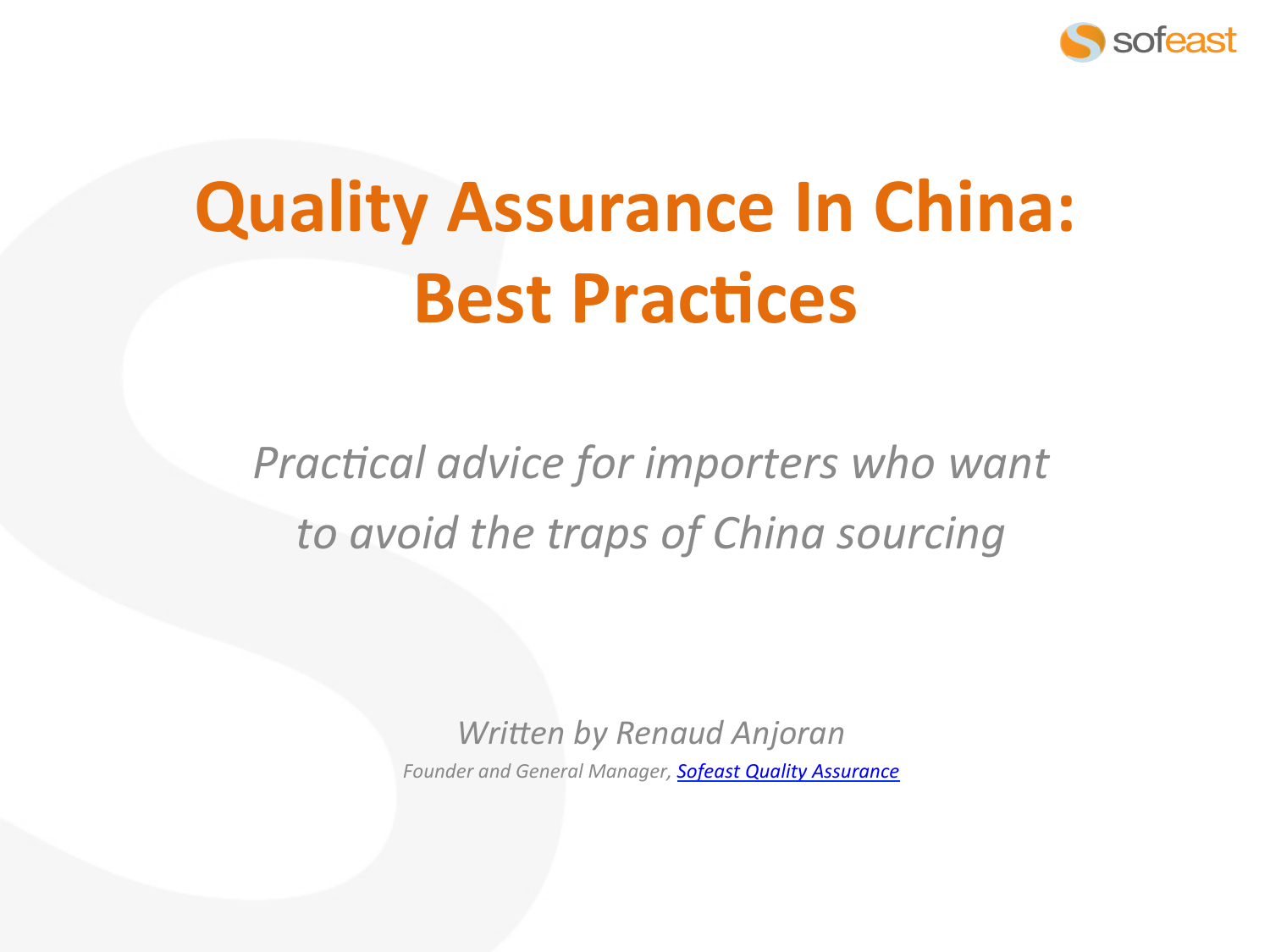

This e-book will show you that a buyer's decisions impact quality *from the very beginning of a sourcing'project*.!!

# The four blocks of a good quality assurance strategy:

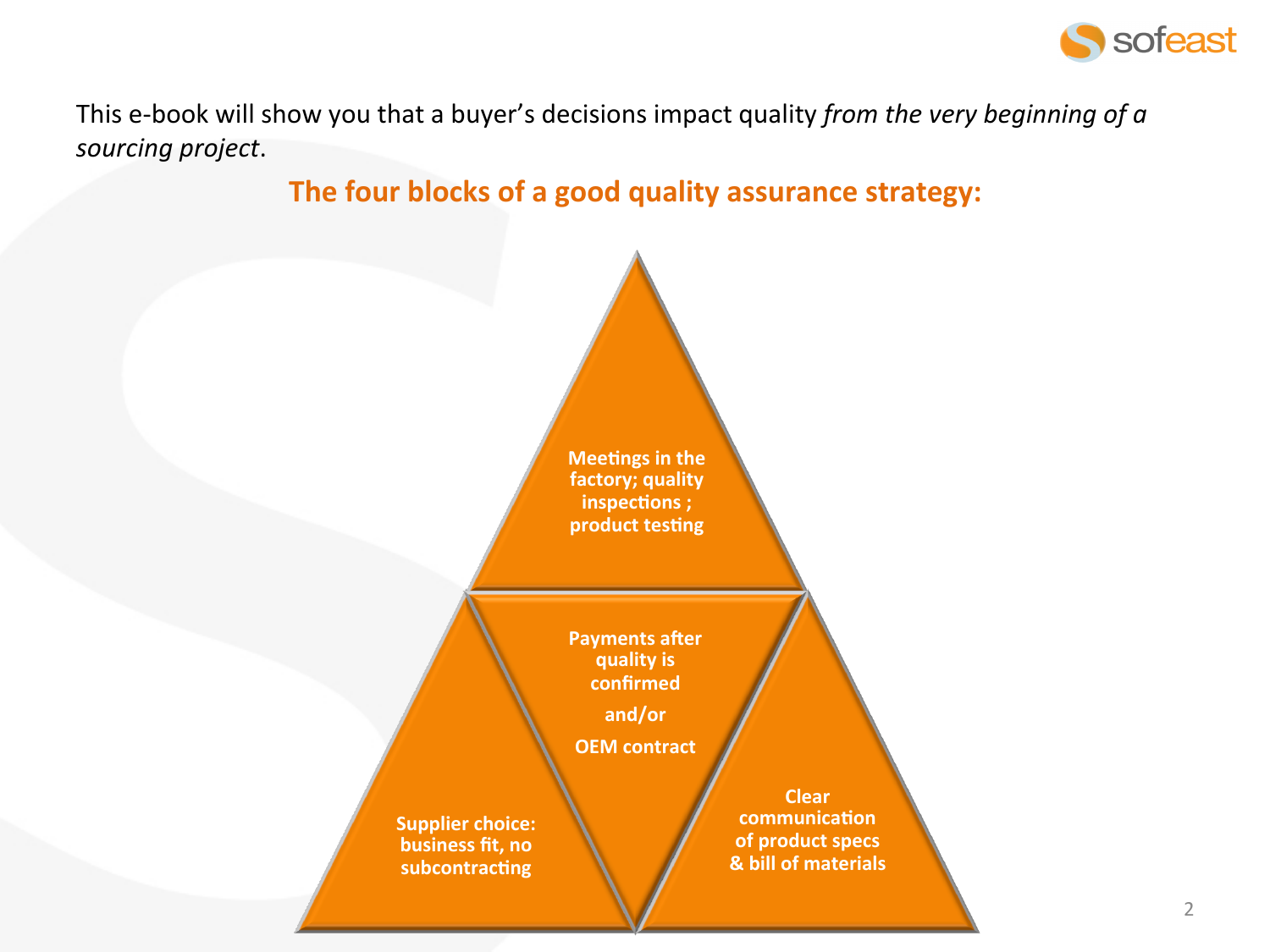

## **Introduction: setting realistic objectives**

Outsourcing production to China requires more planning and more work than buying from a wholesaler in your country. Getting a price and a sample is only the beginning.

Here are a few considerations to keep in mind:

#### **Regarding costing:**

Importers often forget to budget supplier qualification efforts and product quality inspections. By doing this, they try to save pennies by putting dollars at risk.

## **Regarding timing:**

Your supplier will promise you a shipment date. But there will often be delays--because you take too long to approve their samples and/or because they are late in production. Keep at least 2 weeks of safety in your planning. Remember, rushing production will usually affect product quality.

## **Regarding quality:**

It is your responsibility to communicate clear specifications to the supplier, and then to verify whether they are met.

Warning: most Chinese manufacturers do not understand that if you get substandard quality, you will not be able to sell your goods at all. They often have a tendency to settle for what is "probably good enough". So you will also have to set their expectations about your production.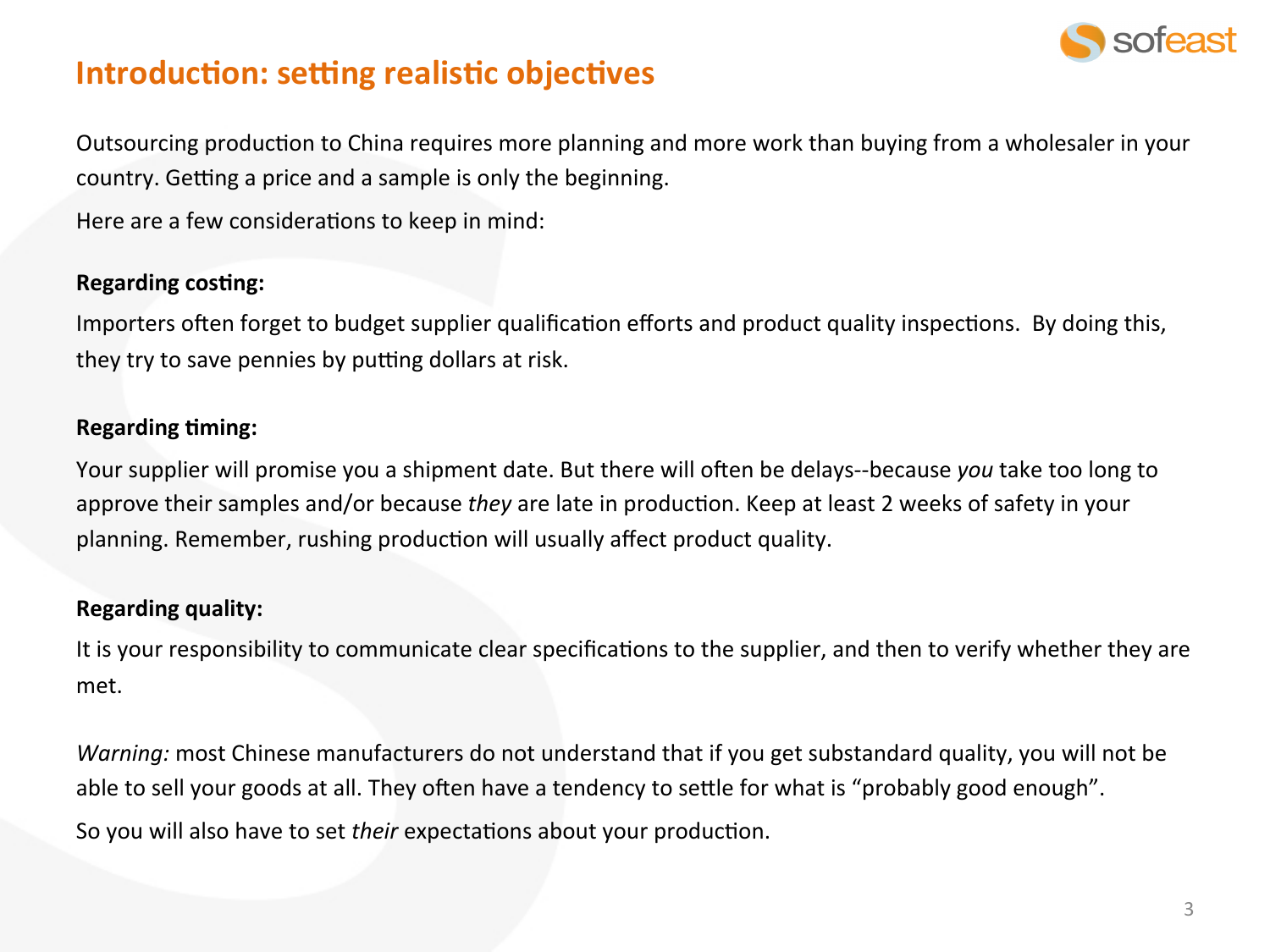

# 1<sup>st</sup> block: finding suitable suppliers

If you purchase customized (made-to-order) products, you need to look for the right source. Switching suppliers down the road can be difficultgetting the development and the production right can take more than 6 months for a new factory. So, what criteria should you consider?

Do not look for the biggest factory, the lowest price, or an (often meaningless) ISO9001 certificate. The key question to answer is: "is my business attractive to this supplier, and is he capable of delivering as needed?"

The most important aspect is their size. Ideally you should represent 10% to 50% of their volume:

- Do not choose a huge manufacturer who won't  $\bullet$ be flexible and will never give you priority.
- Conversely, avoid small workshops (less than 80  $\bullet$ workers) that are highly unreliable.

You should have a good look at the factory (by sending your staff or an independent auditor):

- Is it large enough for your orders during the peak  $\bullet$ season?
- Do they regularly make products very similar to  $\bullet$ yours?
- Is their quality system reliable enough?  $\bullet$
- Can they give you references of other customers that you can call?

#### Beware of uncontrolled subcontracting

Subcontracting to a cheap workshop is very common, and it is detrimental to quality in 95% of cases.

To prevent it, there are two things you can do:

- Ask your supplier to certify in writing that  $\bullet$ production will take place in the factory they presented;
- Conduct an inspection when production in under  $\bullet$ way (see part 4).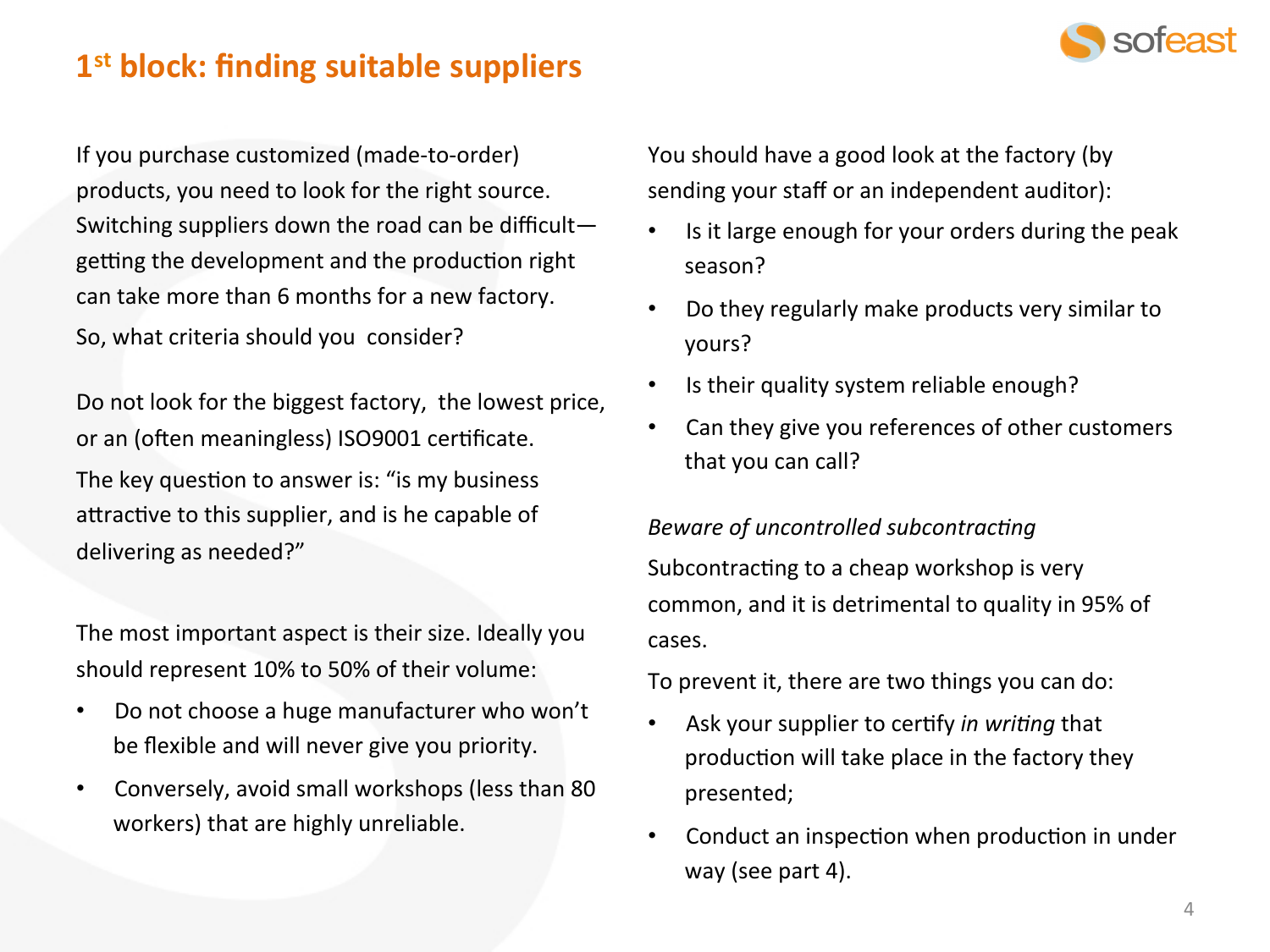# 2<sup>nd</sup> block: defining your requirements before production starts



Some importers see a sample, approve it, and ask the supplier to launch production. This might be appropriate for some very standardized items such as computer wires, but for most consumer products it is very dangerous.

## A sample is not enough

You should approve a "perfect sample", but you should also write every detail about the materials, the product specifications, and the packaging. For every piece of information that you don't provide, a purchaser or a technician from the factory will have to make a choice. Are you sure that person will understand the intended use of your products, and all the little things that seem obvious to you? Will she resist the temptation to go for the easiest and cheapest solution?

## **Do not forget safety standards**

You should also get information about the safety regulations that are applicable to your product on your domestic market.

You may visit official websites, or ask a quality assurance firm. You can also ask your supplier about it, but this is more risky.

#### **Write it all down**

The best practice is to list your requirements in very precise terms, leaving no room for interpretation, and then having it translated into Chinese.

This way, your meaning will not be distorted by the English-speaking (non-technical) salesperson.

Then you should get a manager to approve your list of specifications and your perfect sample.

A signature at the bottom of a document can make for a powerful reminder, should you need it.

## **Requirements are not always respected**

Chinese suppliers focus on getting new business, and it means their samples must be perfect.

However, bulk production rarely turns out as nice as the samples. If the importer has already wired a deposit and has promised the goods to his own customers, he cannot cancel the order easily.

Be prepared to discover that production is not up to your expectations. With a new factory, you should try to find out about it earlier rather than later (see next part).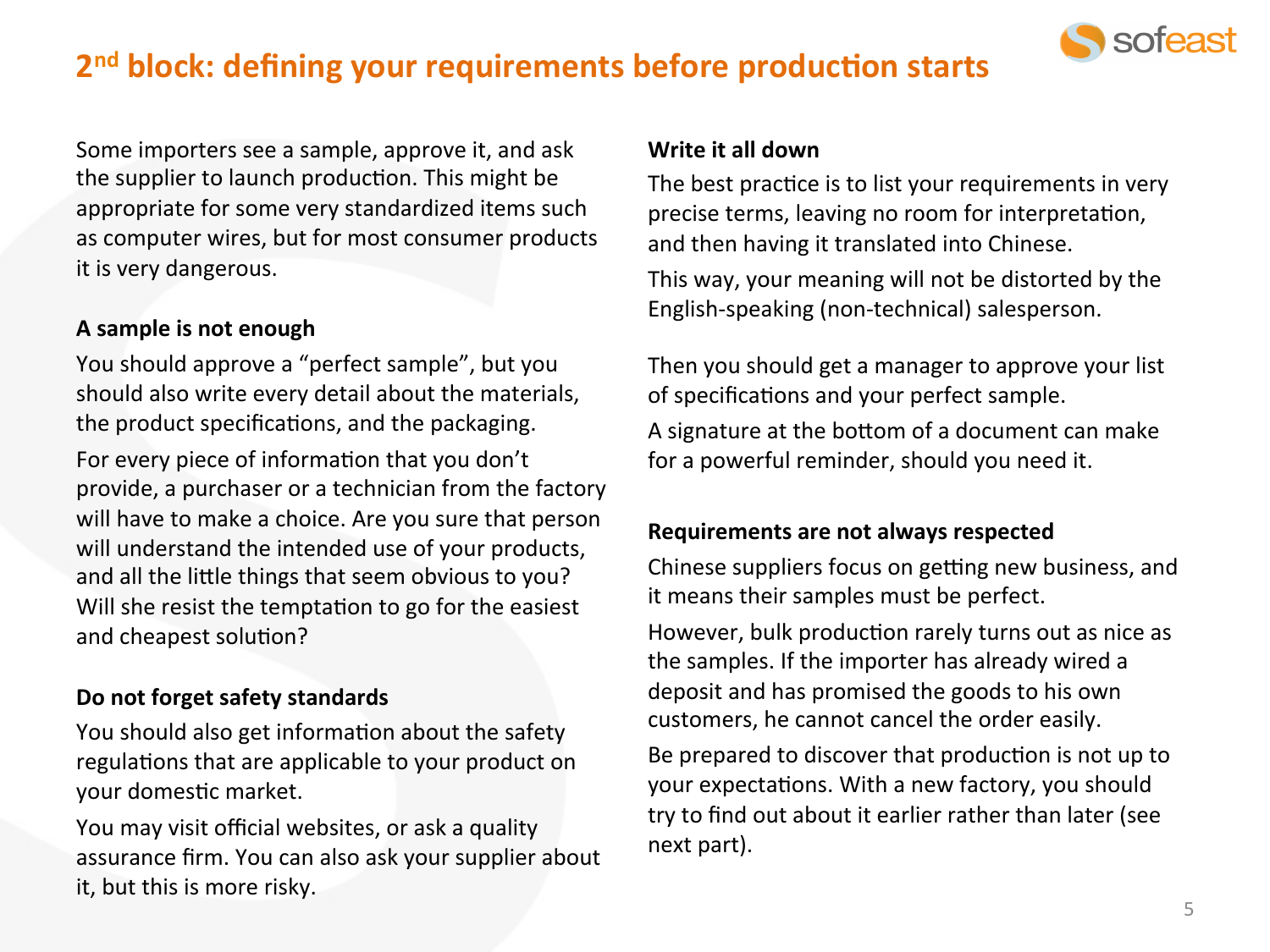

# 3<sup>rd</sup> block: regular quality inspections (trust but verify)

Made-in-China products are seriously inadequate about 20% of the time. And sending a defective shipment back to China is nearly impossible.

Fortunately, your own staff or a third-party inspection company can check production quality when the goods are still in the factory.

*Warning:* Chinese factories usually don't like to see professional inspectors (because they might have to re-work acceptable products and/or pay for reinspections). So the salesperson often says "trust me, I will check quality myself". Do not fall into that trap.

## **Option 1: inspections during production**

Checking the first finished products is very helpful to notice issues early. This way, the factory can immediately implement corrective actions and you can plan accordingly.

## **Option 2: final random inspections**

For orders in regular factories, an inspection after production is finished (a few days before shipment) can keep some pressure on the factory and catch quality disasters. But if the products are not acceptable, it might be too late to re-work them.

#### How to plan for inspections:

- When you develop new products, ask for an extra sample (for the inspector's reference).
- Write "quality inspection required, at any time deemed necessary by the buyer" on your P/Os.
- If you pay by letter of credit, ask for a passed inspection certificate from an inspection company that you nominate.
- Keep track of the final inspection date and the ex-factory date, not only the shipment date.
- Use your bill of materials and product specs (see part 3) as checkpoints for the inspector.

## Laboratory tests: a complement to inspections

Depending on the relevant safety standards, you might have to get some certificates.

You have a range of solutions.

- The cheapest and riskiest is to ask your supplier to provide certificates.
- The safest but most expensive is to ask the inspector pick up samples at random, and to send them to a lab that you pay directly.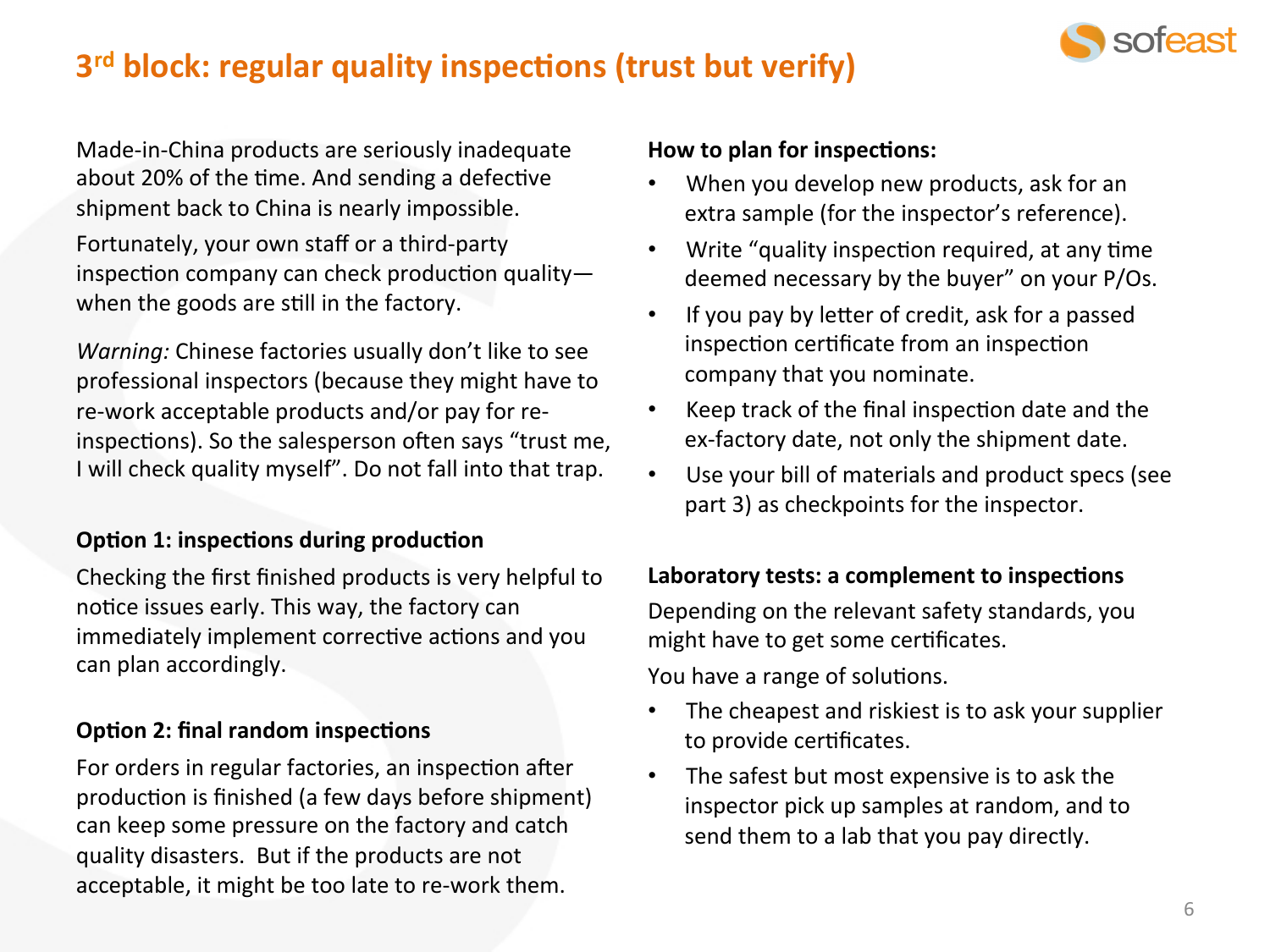

# 4<sup>th</sup> block: tying payments to quality approvals

Payment terms are very important because you are in a position of power as long as you owe money to your supplier:

- They will try not to be behind schedule because you might ask for a discount.
- They are not in a position to refuse quality inspections.
- They will have pressure to re-work the goods if your inspector finds quality issues.

Note: the opposite is true after you have wired a deposit: you are "hooked"—especially if your supplier can sell your production to other buyers.

Let's consider the main tools at your disposal:

## The letter of credit (L/C)

The safest payment method is a letter of credit because you do not have to wire a deposit. It is usually suitable for large orders and for untested suppliers. The list of specifications (see part 3) and the passed inspection certificate (see part 4) should be among the documents required by your bank.

## The bank wire (T/T)

If you need to keep bank fees to a minimum, you can pay by bank transfer. It is very common, but there are a few mistakes to avoid:

- Do not wire the 30% deposit before you get a perfect sample.
- Do not pay the remaining 70% before shipment. If they insist on a payment *before shipment*, negotiate a payment after you have verified quality on a production that is completed in totality.

There are slight variations of these numbers depending on the situation (maybe you need to wire something before a mold is opened).

But the general principle is: *keep at least 30% of the* order value on your account until production is *finished'and'verified*.!

You should discuss these terms very early, at the same time as the pricing. If one supplier refuses, others will accept.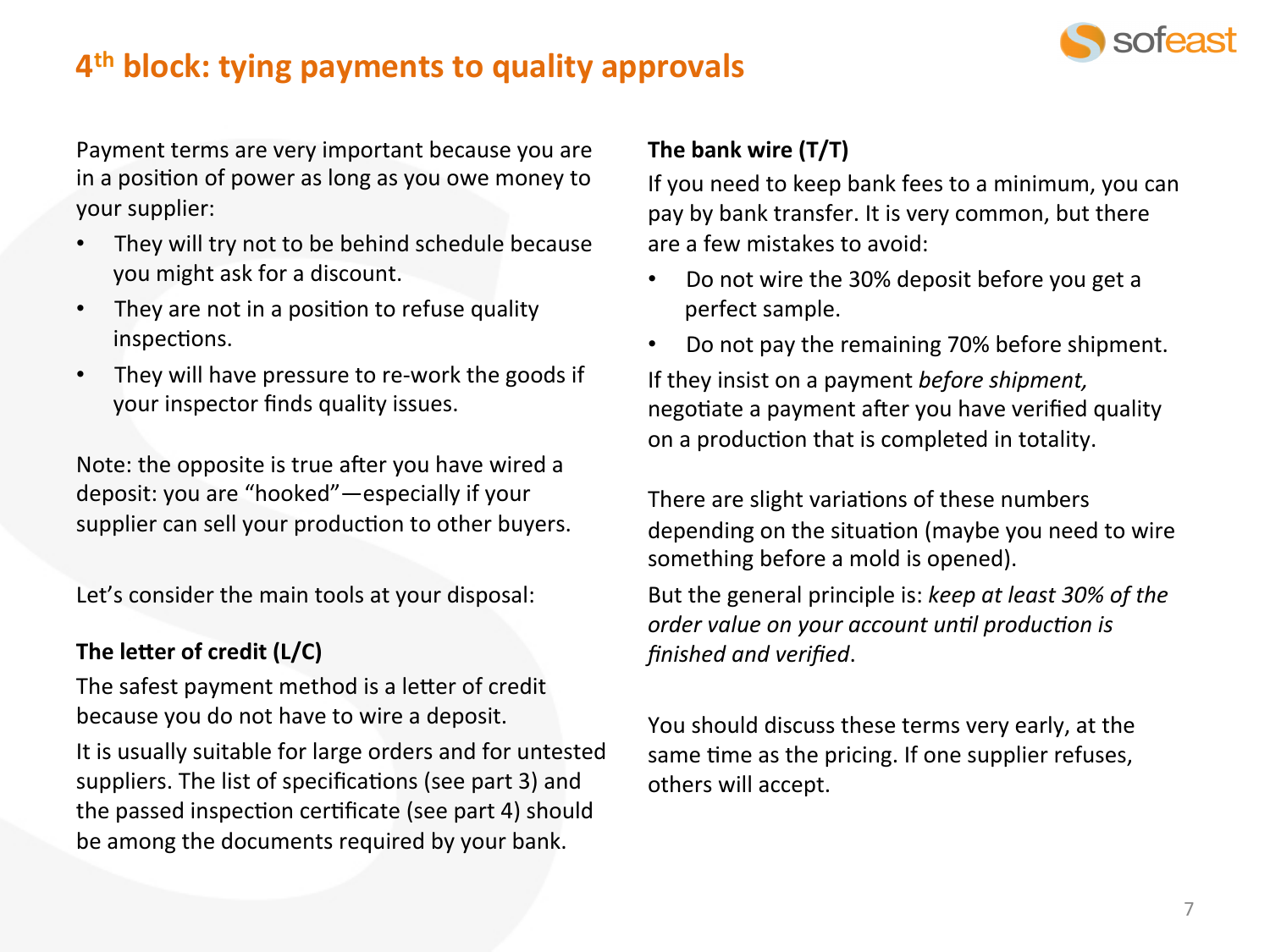# **Two frequently asked questions**



#### Should we buy directly from a manufacturer?

Most intermediaries pretend to be manufacturers. It is possible to know if this is true (many companies offer inexpensive background accounting checks). But factories themselves routinely subcontract some orders, so this issue is seldom clear.

Some importers feel more secure purchasing from professional brokers.

My advice is: be careful. At least 80% of local trading companies have the following bad habits:

- They work with cheaper (and less reliable) factories to maximize their margin.
- When there are quality issues, the buyer is kept in the dark. The trader's interest is NOT to risk a cancelled order or to negotiate a discount.
- They don't own the factory, so they don't control it. Manufacturers usually give priority to their direct overseas customers, at the expense of the trading company and its customers.

#### Should we use a contract?

China is said to have no law, but this is wrong. Enforcement of contracts is not a problem, as long as they are properly written by professionals. Do not use your regular lawyer for it, unless they have significant experience in China trade.

OEM agreements are a helpful tool, particularly for large orders and/or for situations that look particularly risky (e.g. you could not negotiate good payment terms).

The factory you approved, your product specifications and bill of materials, your payment terms, and your quality control plan will all be part of the OEM agreement. That's why I touched on these points earlier. They are the cornerstones of successful China sourcing strategies.

*Note:* OEM contracts also address other considerations (e.g. protection of your firm's intellectual property). Consult a specialized lawyer for more information.